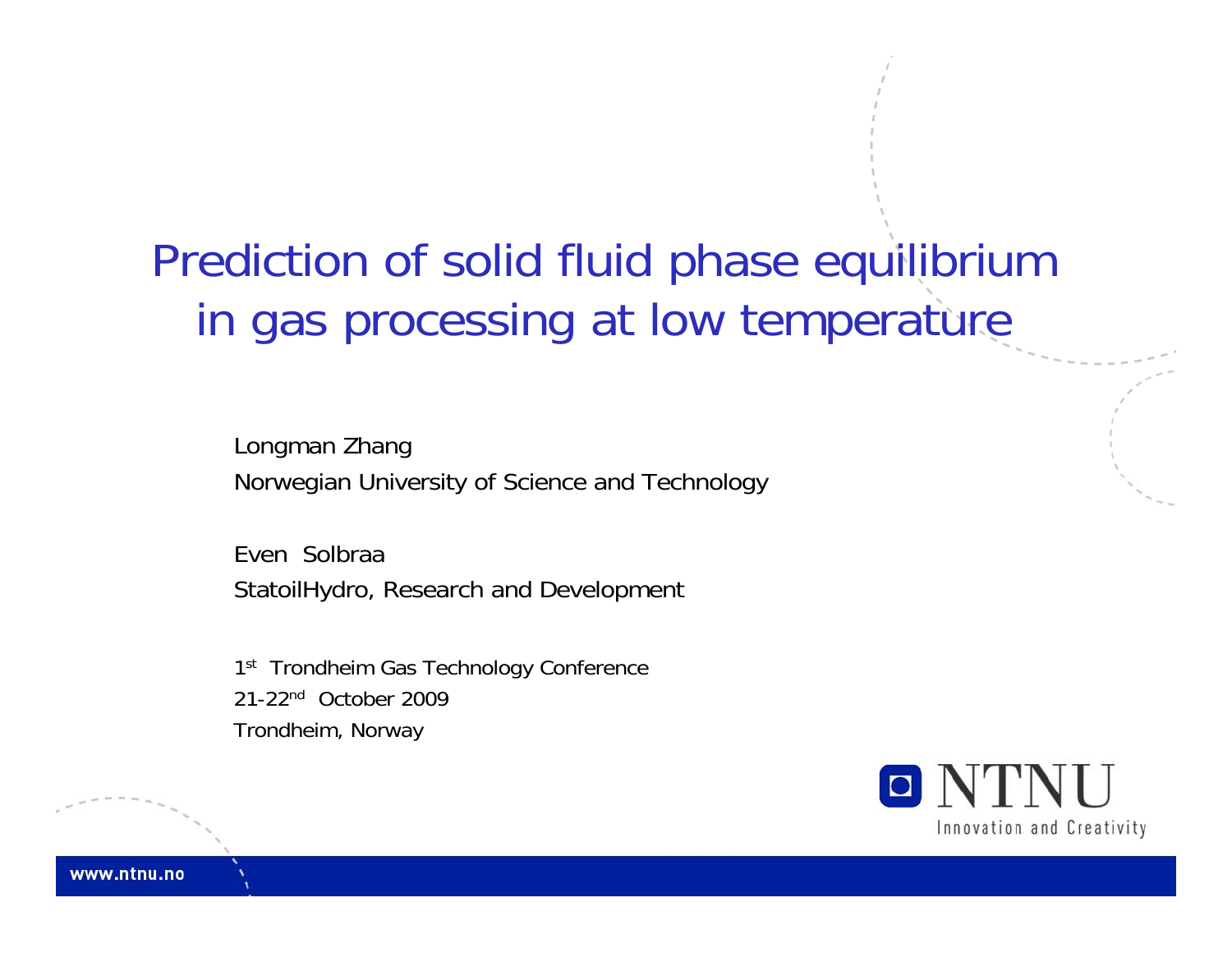#### **Outline**

 $\Box$ Offshore natural gas liquefaction concepts

■ Solid blocking risk and solid behavior prediction

**□** Conclusion

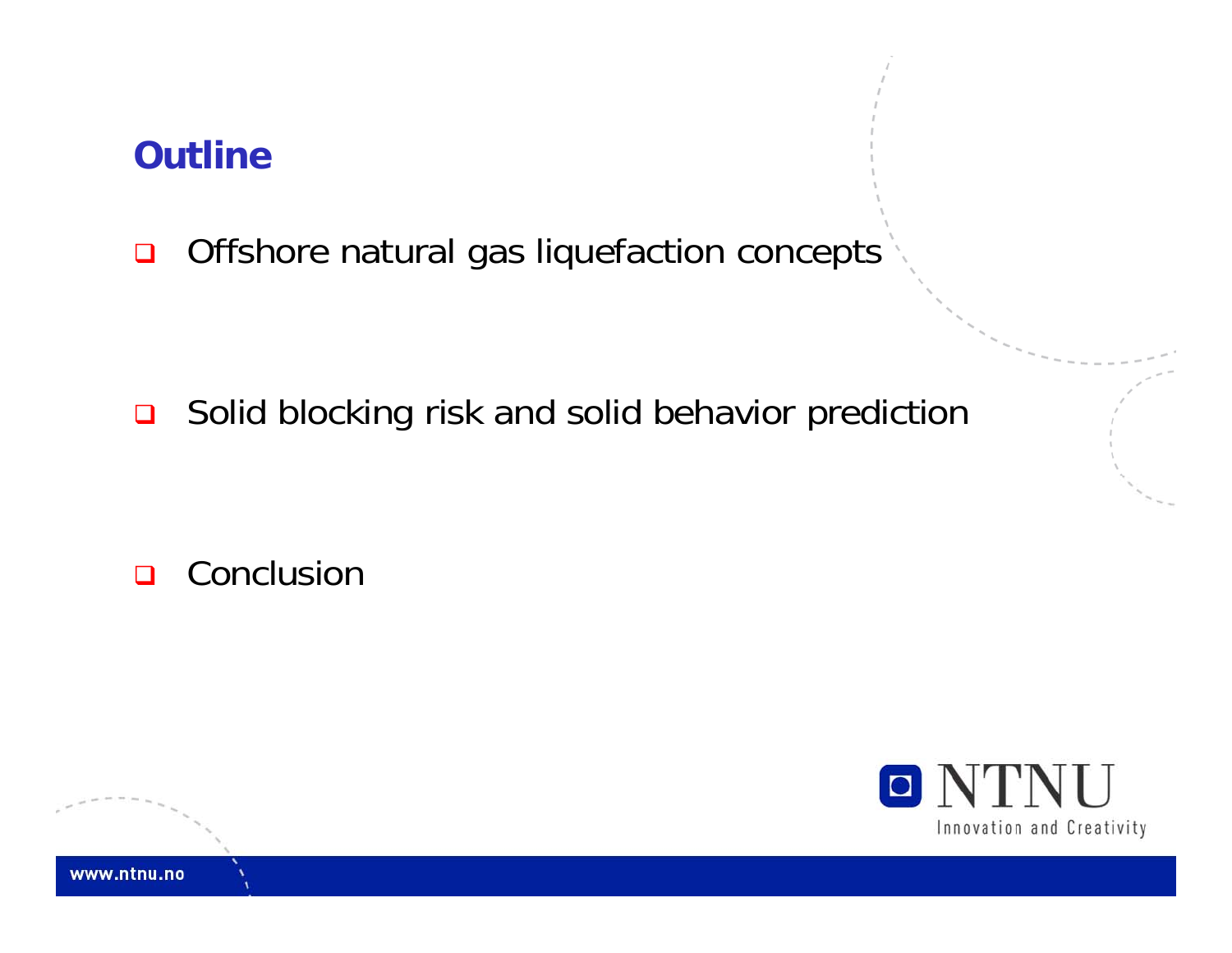#### **Offshore natural gas liquefaction concepts: Why?**

#### **Growth in Global Energy Demand**



Innovation and Creativity

Source: Exxmobile 2008Summary Annual Report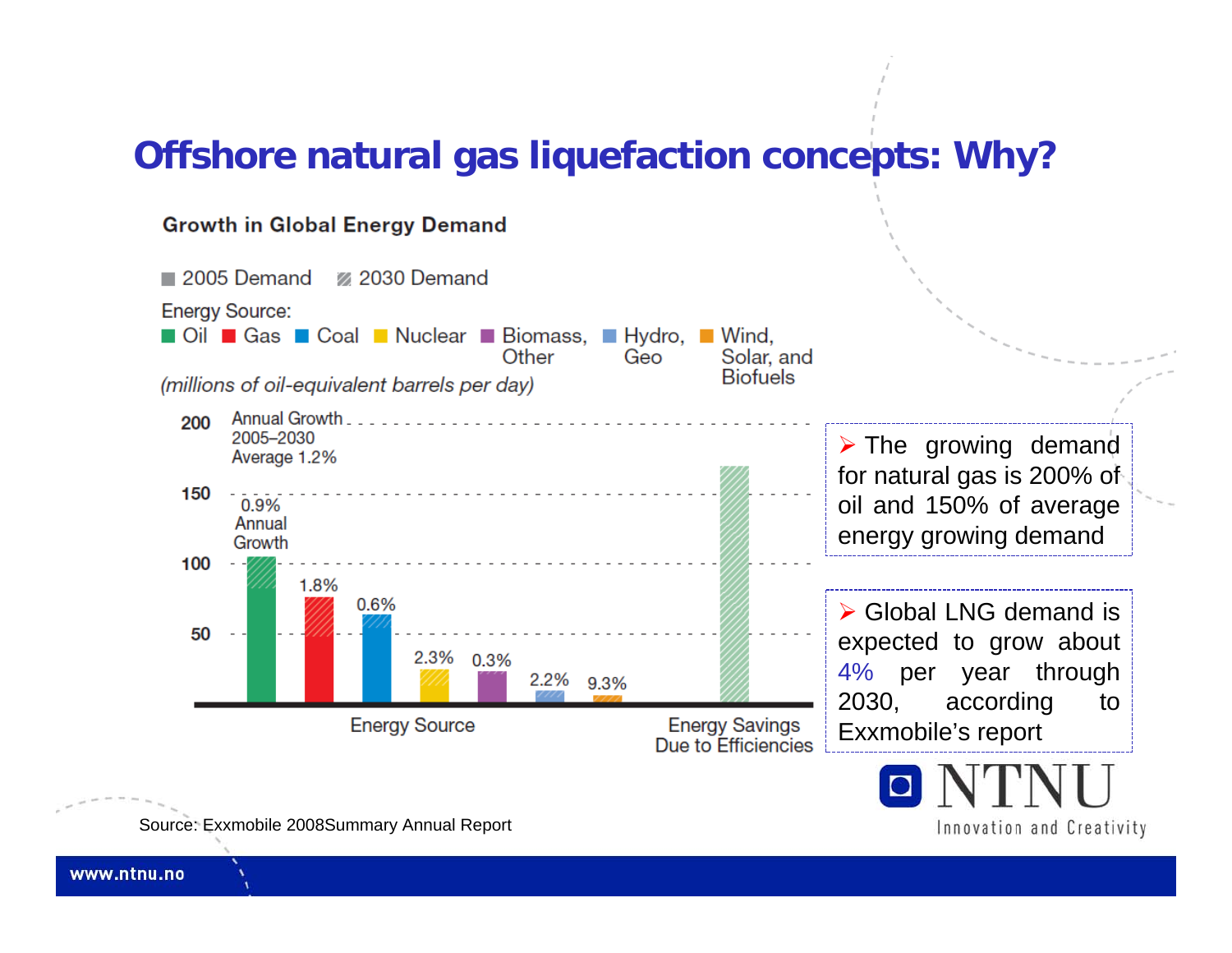#### **Offshore natural gas liquefaction concepts: FLNG**

 $\Box$  Shell plans floating LNG platform in Australia: Prelude and Concerto Gasfields

3.5 MTPA LNG

FEED had begun

Source: http://cn.reuters.com/article/companyNewsEng/idCNSYD36255920091012

 $\Box$  FLEX LNG 1.7-2.0 MTPA LNGGeneric FEED completed 1Q 2009



Source: http://www.flexlng.com/publish\_files/Presentation\_Pareto\_Oil\_and\_Offshore\_Conference\_September\_2009.pdf

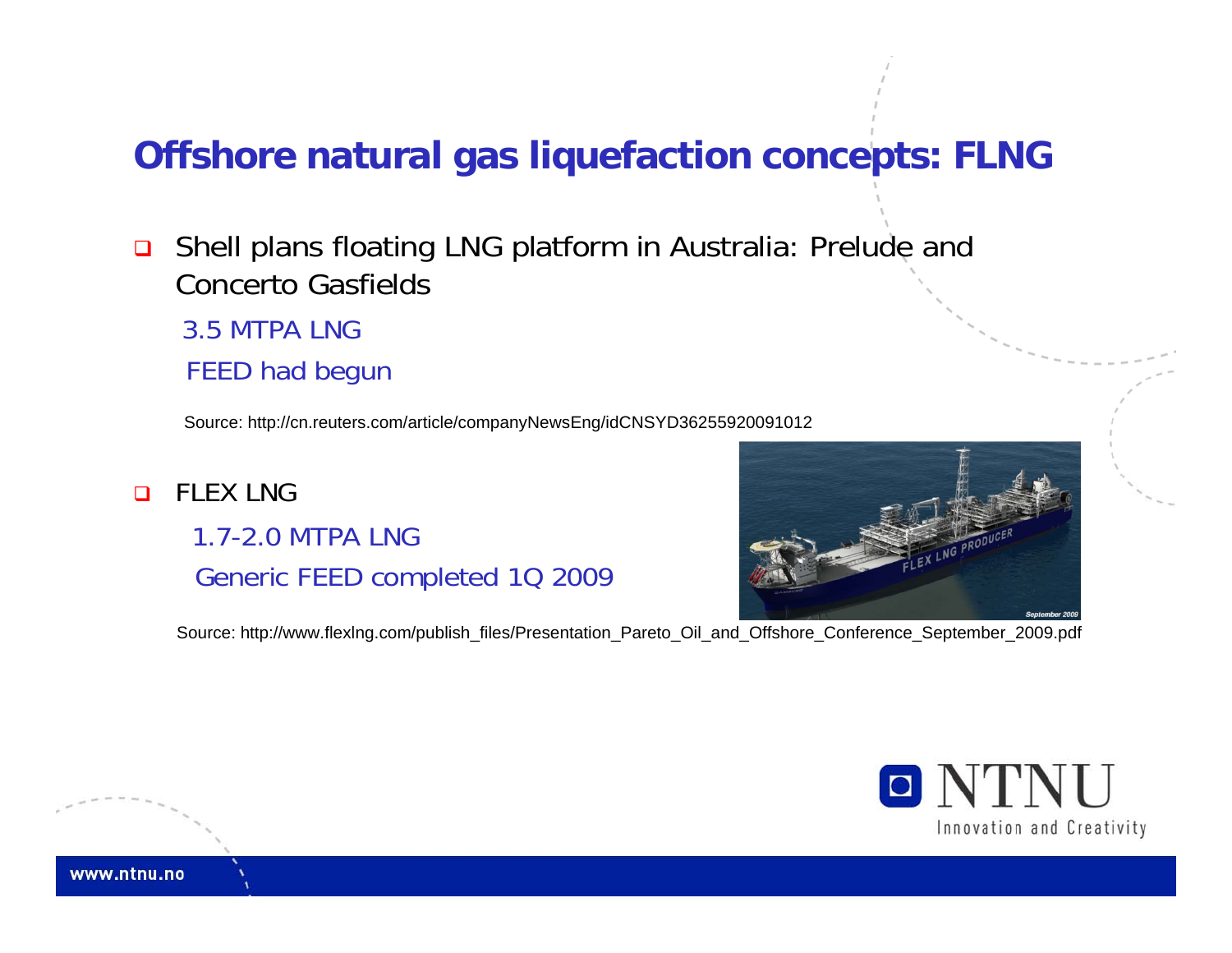#### **Offshore natural gas liquefaction concetps: HLG/PLNG**



Source: Pål Rushfeldt, 18.02.2005, HLG – Heavy Liquefied Gas





Source: Scott D. Papka, ect. Pressurized LNG: A New Technology for Gas Commercialization, The 15th International Offshore and Polar Engineering Conference, Seul, Korea, June 19-24, 2005

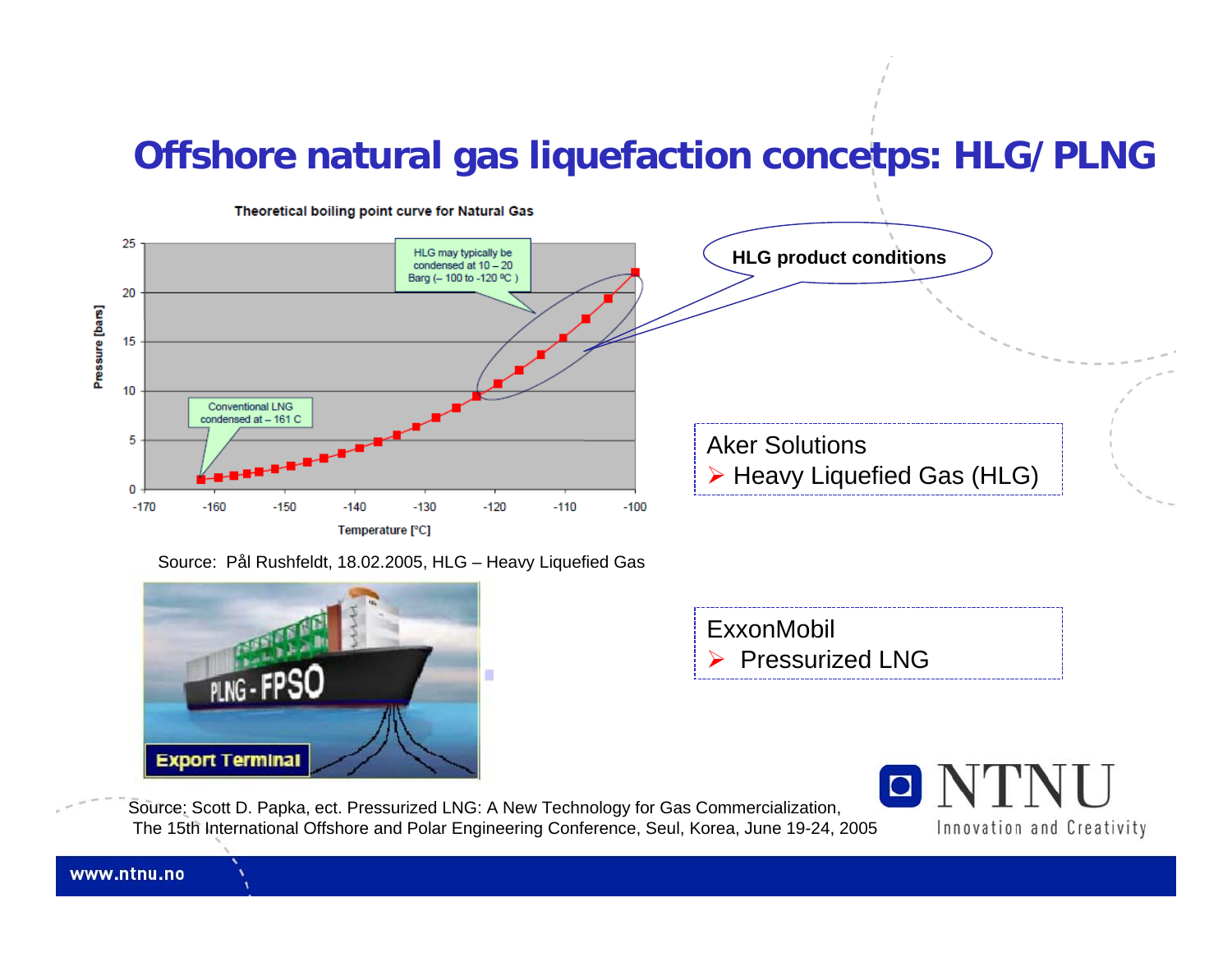#### **Solid blocking risk in offshore gas processing**

- $\Box$  $\Box$  CO<sub>2</sub>, water, heavy hydrocarbons may form solid at low temperature and block passage
- $\Box$ Offshore requirement: compact, low weight, process reliability
- $\Box$  Floating-LNG: Offshore enviroment may deteriorate preprocesssing (CO $_{\text{2}}$  removal) and heavy hydrocarbon extraction
- $\blacksquare$  HLG/PLNG: The tolerance of CO<sub>2</sub> and heavy hydrocarbon in the process should be evaluated to make processing simple

 $\triangleright$  It's important to predict the solid fluid phase equilibria to avoid solid blocking in process design

Innovation and Creativity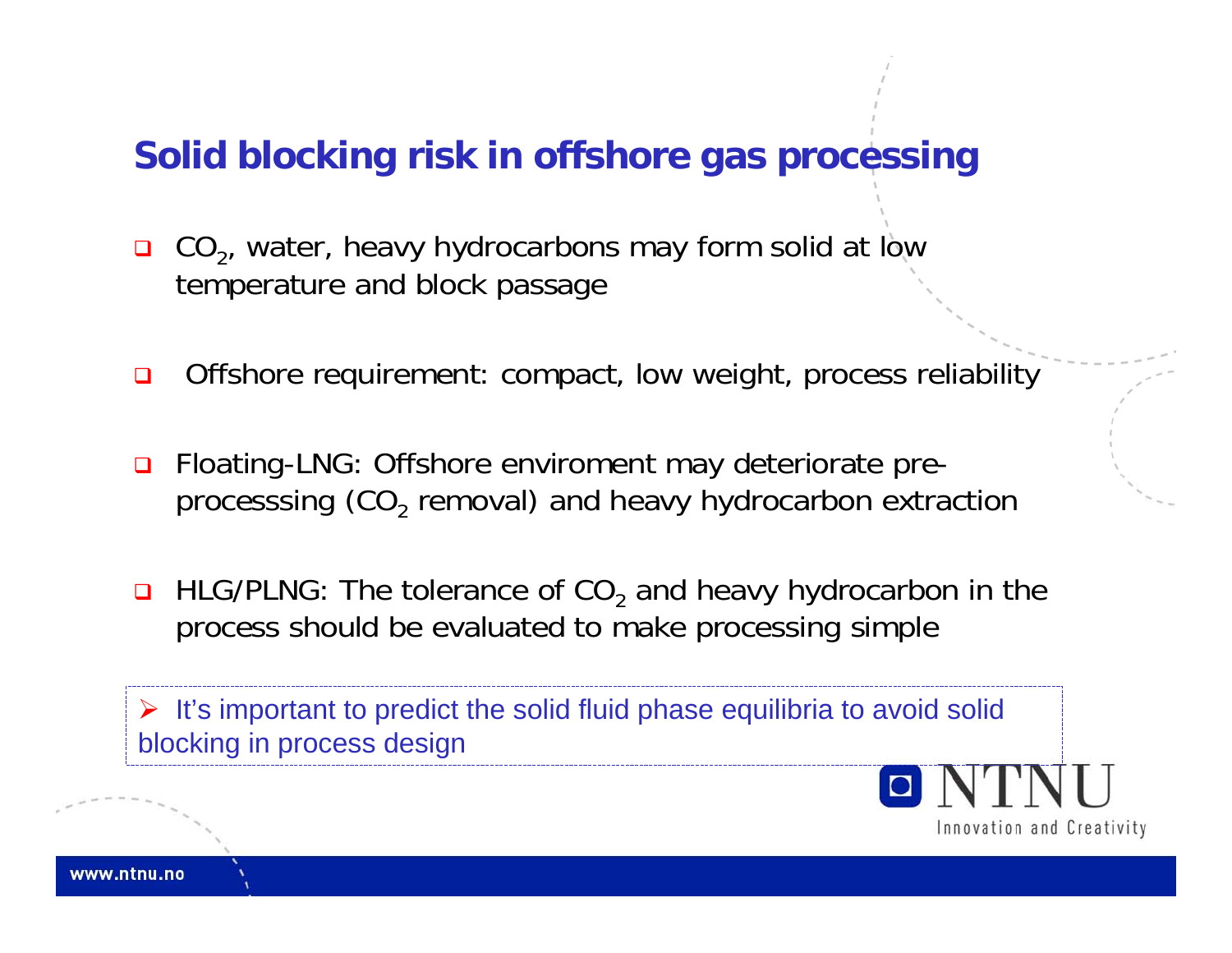## **Solid behavior prediction: Fundamental**

- $\Box$ Fundamental: Phase equilibrium thermodynamics
- $\Box$  Minimization of a thermodynamic state function: This work, fix P and T, Minimize Gibbs energy
- $\Box$  Algorithm: PT flash and stability analysis developed by Michelsen etc<sub>[1]</sub>.
- $\Box$  Implementation: Non-Equilibrium Simulator (NeqSim) developed by Solbraa<sub>[2]</sub>.

[1] Michelsen, M.L. and J.M. Mollerup, *Thermodynamic models: fundamentals and computational aspects*. [2] Solbraa, E., *Equilibrium and non-equilibrium thermodynamics of natural gas processing*.

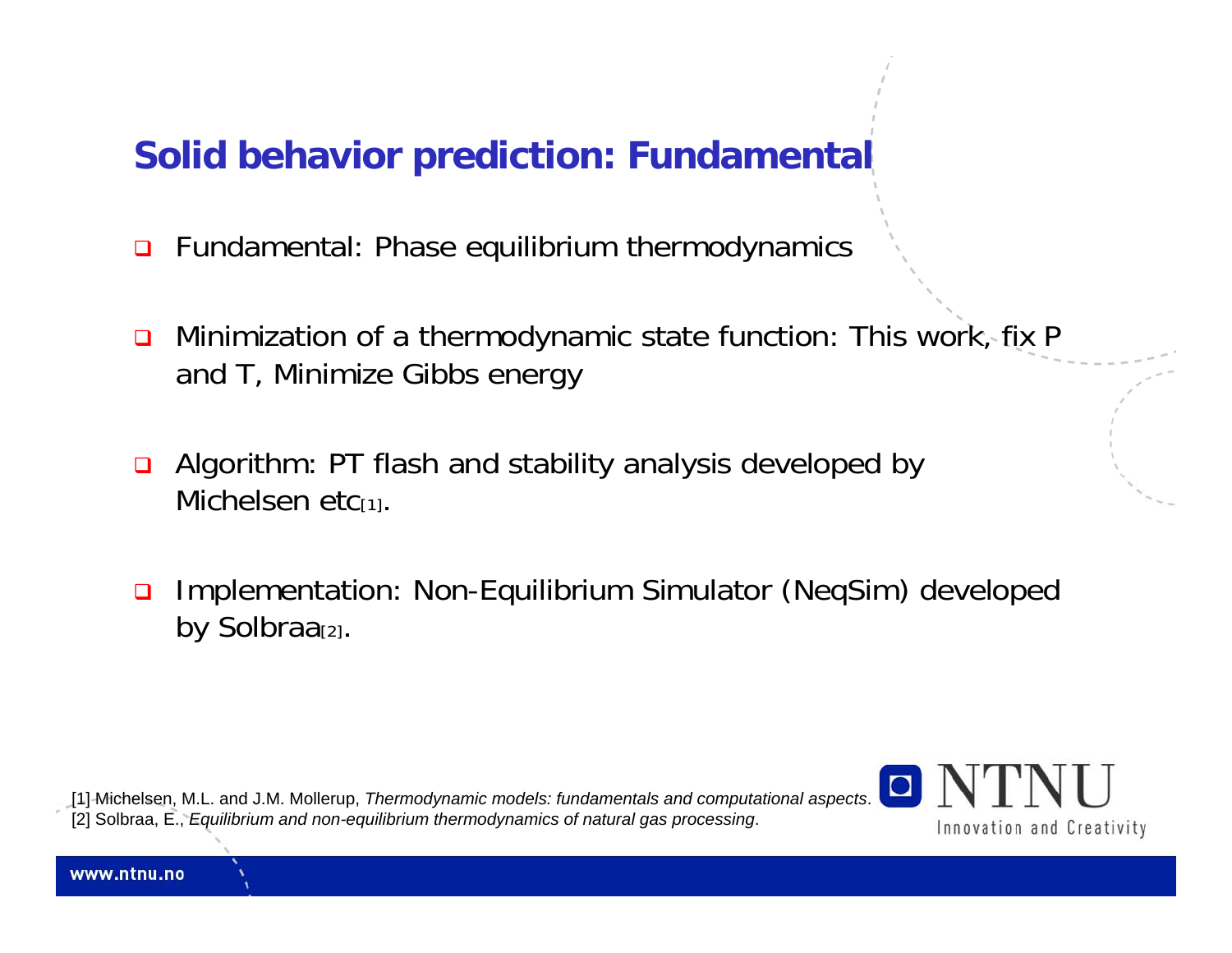#### **Solid behavior prediction: Thermodynamic models**

$$
\Box \quad \text{Basic requirement:} \qquad f_i^l = f_i^v = f_i^s \quad i = 1, 2, \cdots, C
$$

 $\Box$  Vapor/Liquid phase: Soave-Redlich-Kwong (SRK) EOS + Van der Waals mixing rule

$$
\Box \quad \text{Solid Phase:} \quad f_i^{\text{Solid}} = P_i^{\text{SatSolid}} \varphi_i^{\text{SatYapor}} e^{\frac{V_i^{\text{Solid}}}{RT}(P - P_i^{\text{SatSolid}})}
$$

 $\Box$ Vapor pressure: Clausius-Claperyon Equation

$$
\ln\left(\frac{P_2}{P_1}\right) = \left(\frac{\Delta h}{R}\right)\left(\frac{1}{T_1} - \frac{1}{T_2}\right)
$$

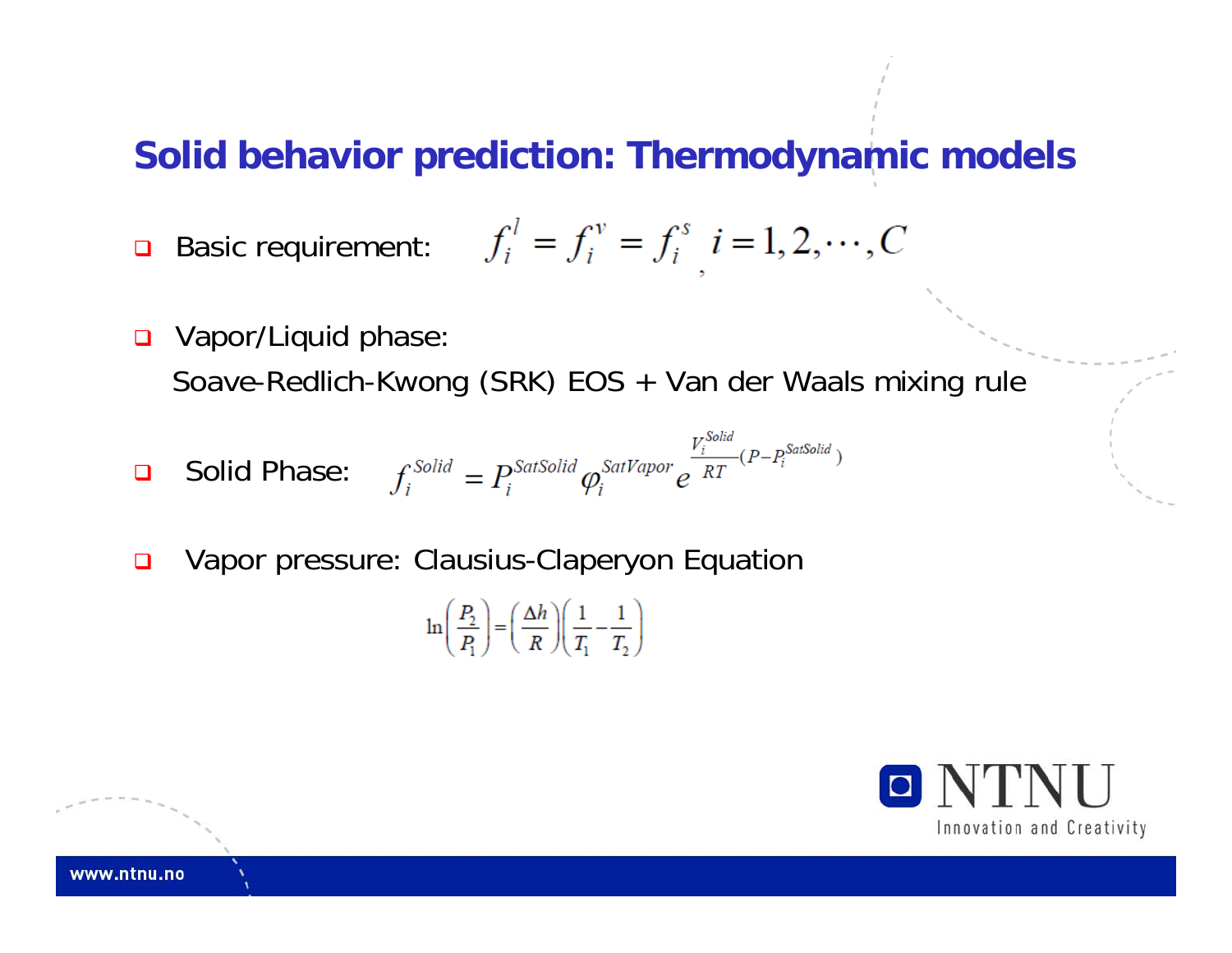#### **Solid behavior prediction: CO <sup>2</sup>+Methane PT diagram**



Temperature / K

 $\Box$  Pitfall: Solid may melt during cooling down **O** Pressure has little effect on S-L equilbrium

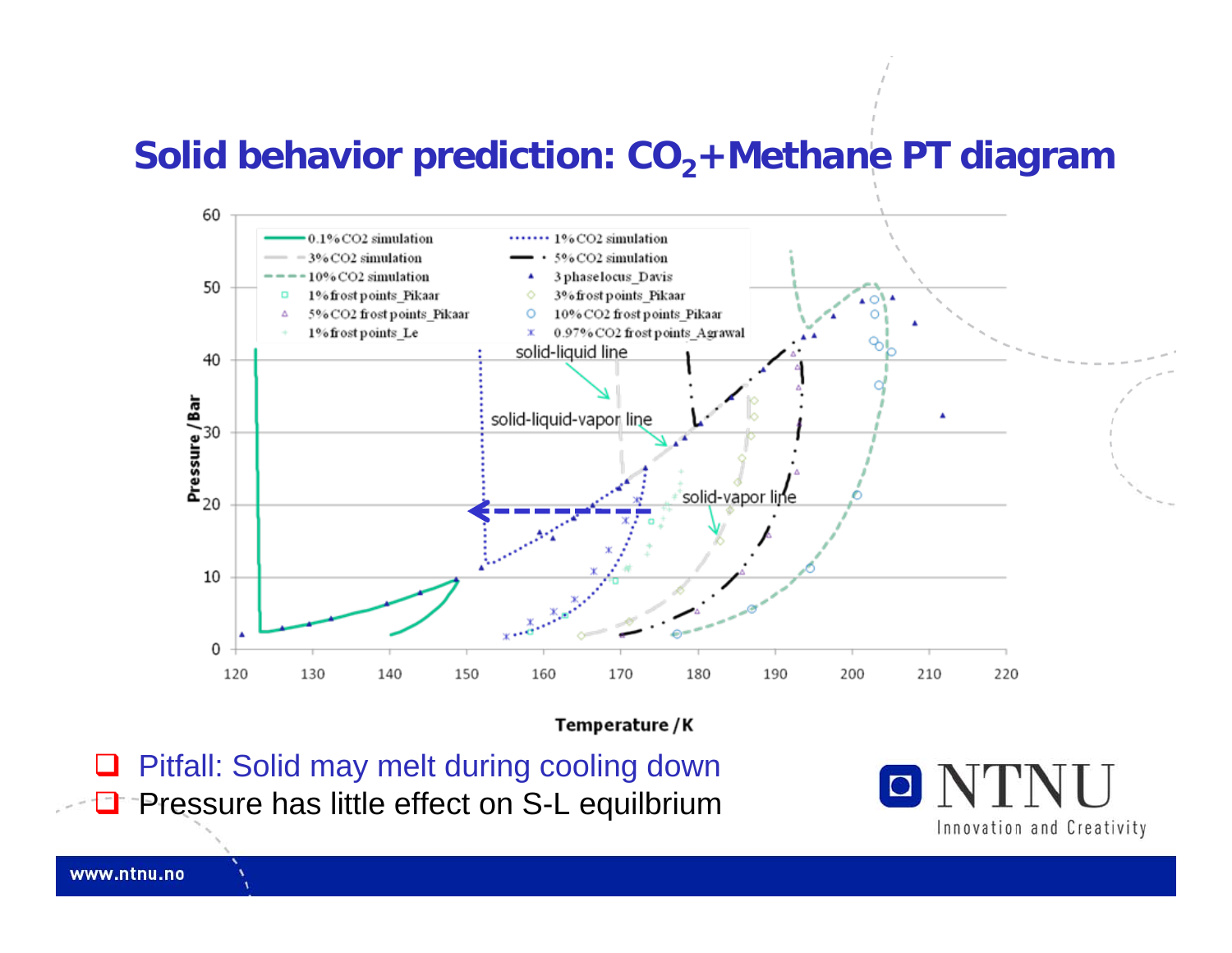#### **Solid behavior prediction: CO 2 solubility in liquid CH 4**



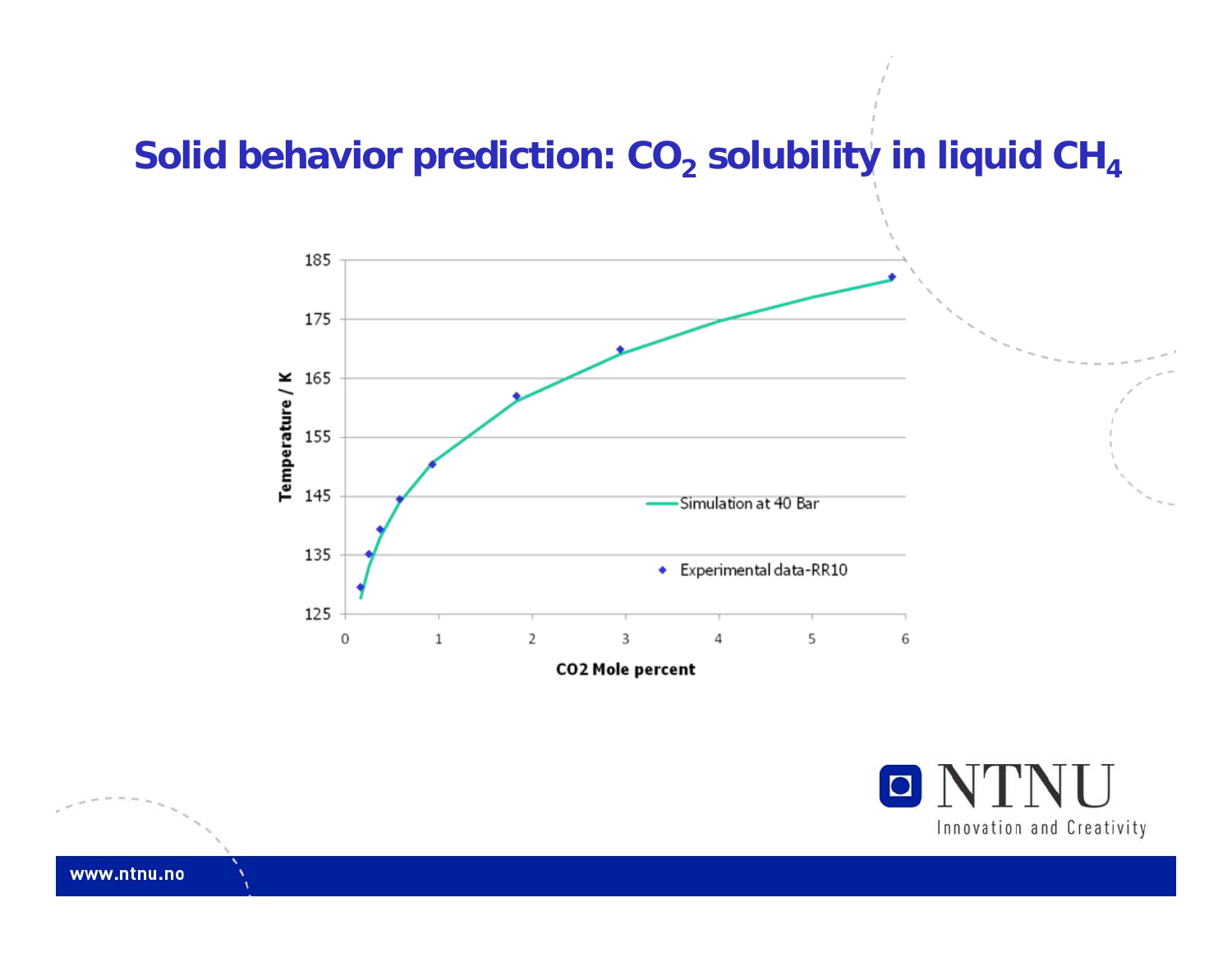## **Solid behavior prediction: CO <sup>2</sup>+CH <sup>4</sup>+N 2**



¾The presence of nitrogen will depress the carbon dioxide solubility in liquid methane

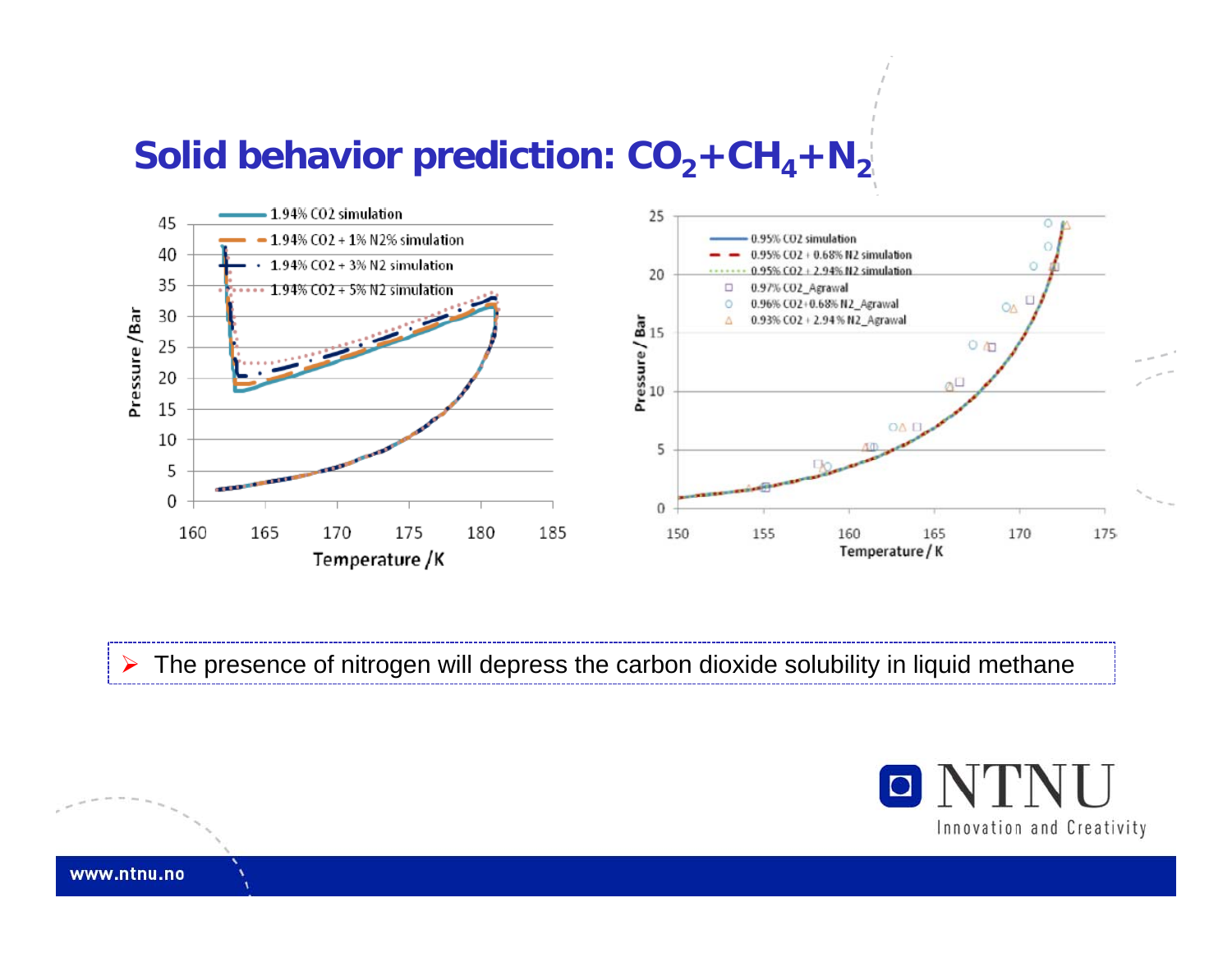## **Solid behavior prediction: CO <sup>2</sup>+CH <sup>4</sup>+C 2H 6**



¾The presence of ethane will enhance the carbon dioxide solubility in liquid methane

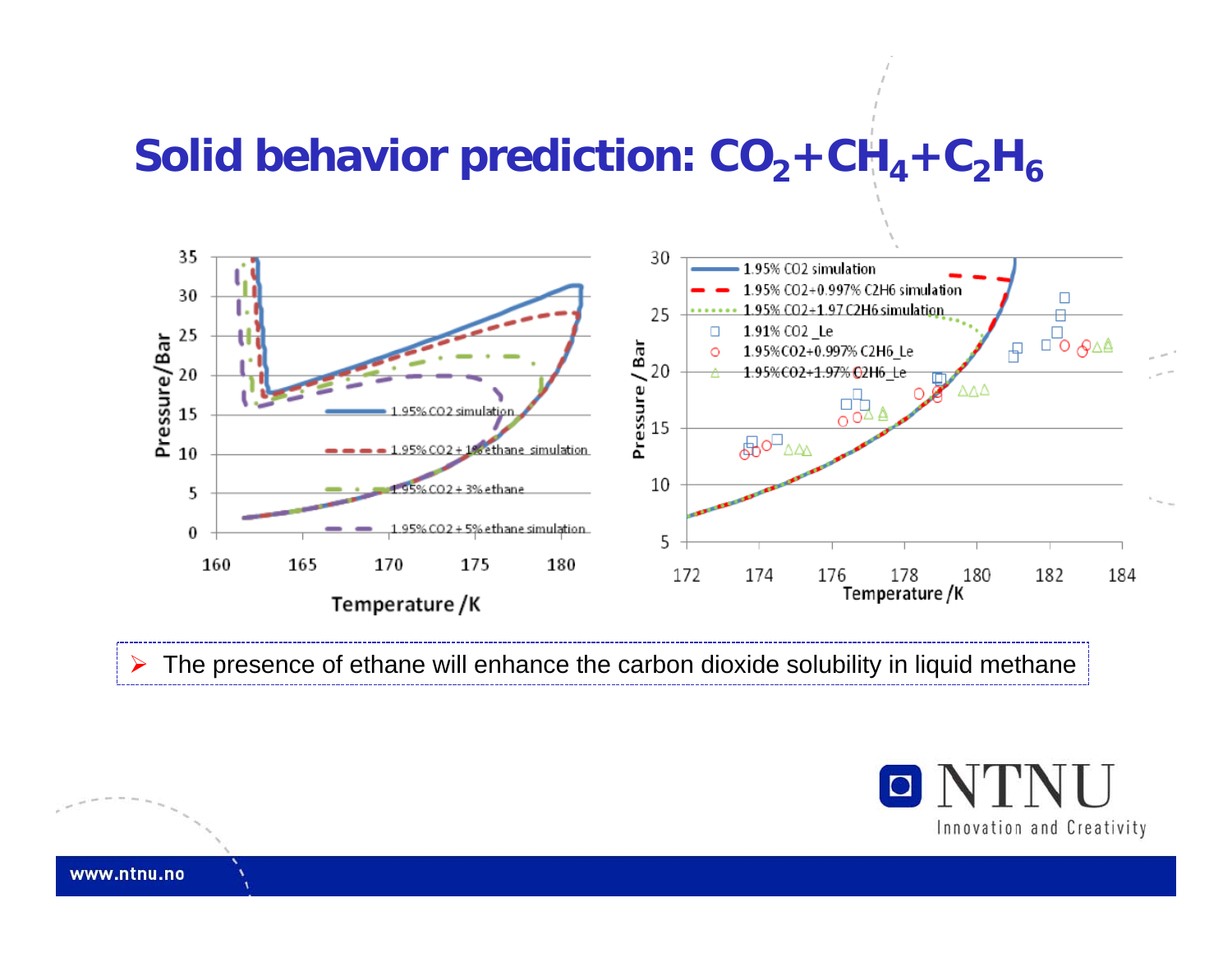#### **Solid behavior prediction: Multi-component system**

| Product condition |        |      | <b>Status</b>      |          |                      | Composition (mole basis %) |                          |                          |                          |                 |                          |
|-------------------|--------|------|--------------------|----------|----------------------|----------------------------|--------------------------|--------------------------|--------------------------|-----------------|--------------------------|
|                   | P(Bar) | T(K) | Phases             | Phase    | Density              | CH <sub>4</sub>            | $C_2H_6$                 | $C_3H_8$                 | $C_6H_6$                 | CO <sub>2</sub> | $N_2$                    |
|                   |        |      |                    | fraction | (kg·m <sup>3</sup> ) |                            |                          |                          |                          |                 |                          |
| Feed              | 90     | 300  | gas                | 100%     | 87                   | 80                         | 5                        | 3                        | 0.1                      | 6               | 5.9                      |
| <b>LNG</b>        | 1      | 110  | Gas                | 22.32%   | 2.12                 | 76.49                      | 0.01                     | н.                       | ٠                        | $\mathbf{r}$    | 23.50                    |
|                   |        |      | Liquid             | 71.61%   | 476                  | 87.60                      | 6.98                     | 4.19                     | 0.02                     | 0.3             | 0.91                     |
|                   |        |      | Solid1             | 5.98%    | 1509                 | $\mathbf{r}$               | $\overline{\phantom{a}}$ | ٠                        | $\overline{\phantom{a}}$ | 100             | ٠                        |
|                   |        |      | Solid <sub>2</sub> | $0.09\%$ | 1010                 |                            |                          | н.                       | 100                      |                 | $\overline{\phantom{a}}$ |
| <b>HLG</b>        | 12     | 150  | Gas                | 14.89%   | 21.7                 | 77.99                      | 0.13                     |                          |                          | 0.1             | 21.78                    |
|                   |        |      | Liquid             | 79.91%   | 416                  | 85.59                      | 6.23                     | 3.75                     | 0.1                      | 1.01            | 3.32                     |
|                   |        |      | Solid1             | 5.18%    | 1414                 | $\blacksquare$             |                          | ٠                        | $\blacksquare$           | 100             | $\overline{\phantom{a}}$ |
|                   |        |      | Solid <sub>2</sub> | 0.02%    | 988                  |                            | $\sim$                   | ٠                        | 100                      | ٠               | $\blacksquare$           |
| <b>HLG</b>        | 20     | 165  | Gas                | 23.41%   | 34.9                 | 83.71                      | 0.33                     | 0.02                     | $\blacksquare$           | 0.47            | 15.47                    |
|                   |        |      | Liquid             | 72.69%   | 397                  | 83.10                      | 6.77                     | 4.12                     | 0.14                     | 2.74            | 3.13                     |
|                   |        |      | Solid              | 3.90%    | 1370                 |                            | $\overline{\phantom{a}}$ | $\overline{\phantom{a}}$ | $\blacksquare$           | 100             | $\blacksquare$           |

#### $CO<sub>2</sub>, C<sub>6</sub>H<sub>6</sub>$  solid formation in multi-component system

¾ At 110 K and 150 K, carbon dioxide and benzene form solids together

- ¾At 165 K, only carbon dioxide forms solid
- ¾The solubility of carbon dioxide and benzene increase as T rises

¾The pretreatment in HLG may be simpler than LNG

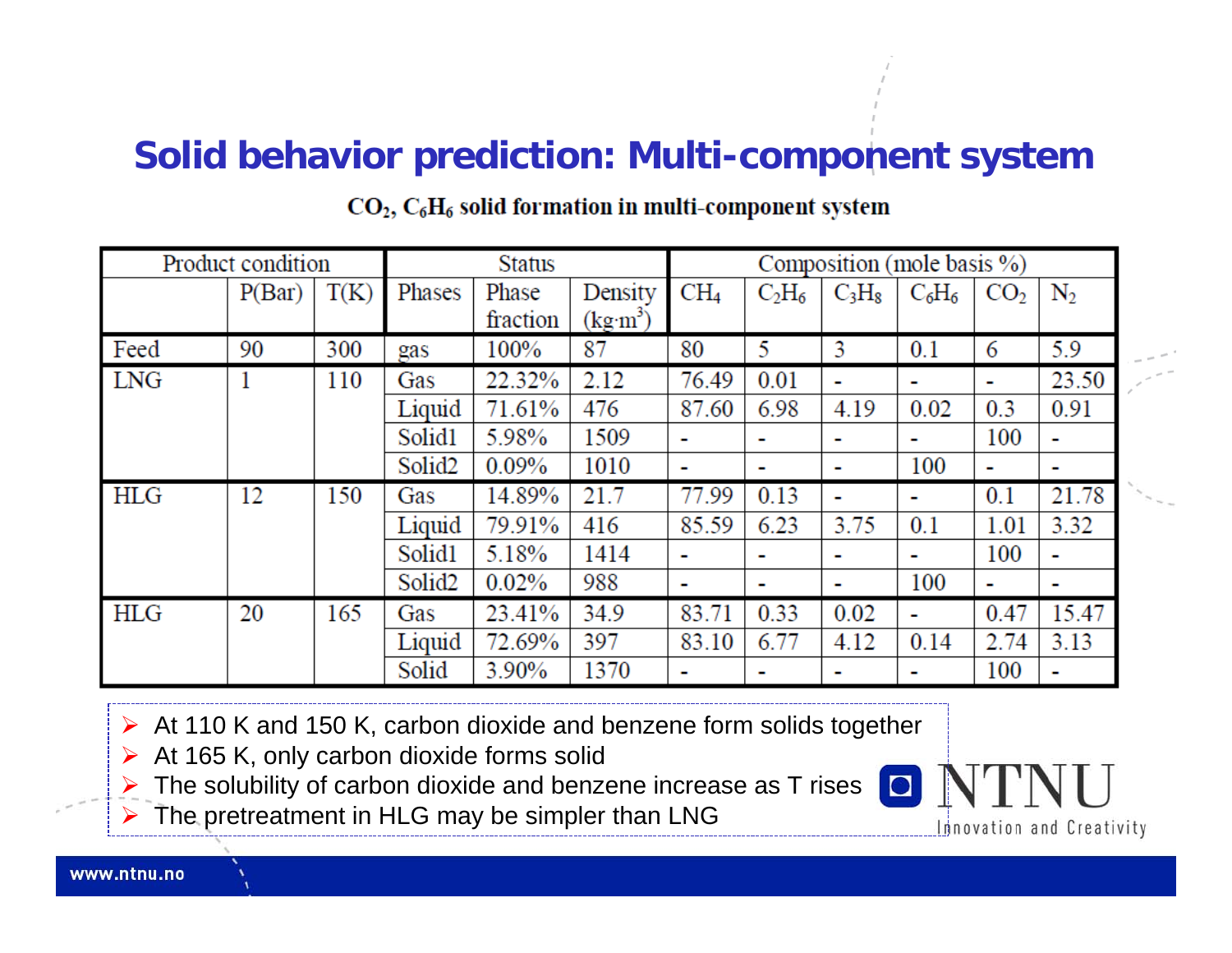#### **Conclusion**

- $\Box$  Solid blocking risk is one of the key issues in offshore natural gas liqufaction concepts
- $\Box$  This work predicts solid phase behavior in natural gas mixture at low temperature
- $\Box$  Thermodynamic models could be further evaluated, and systematic experiments should be carried out for offshore natural gas liquefaction design